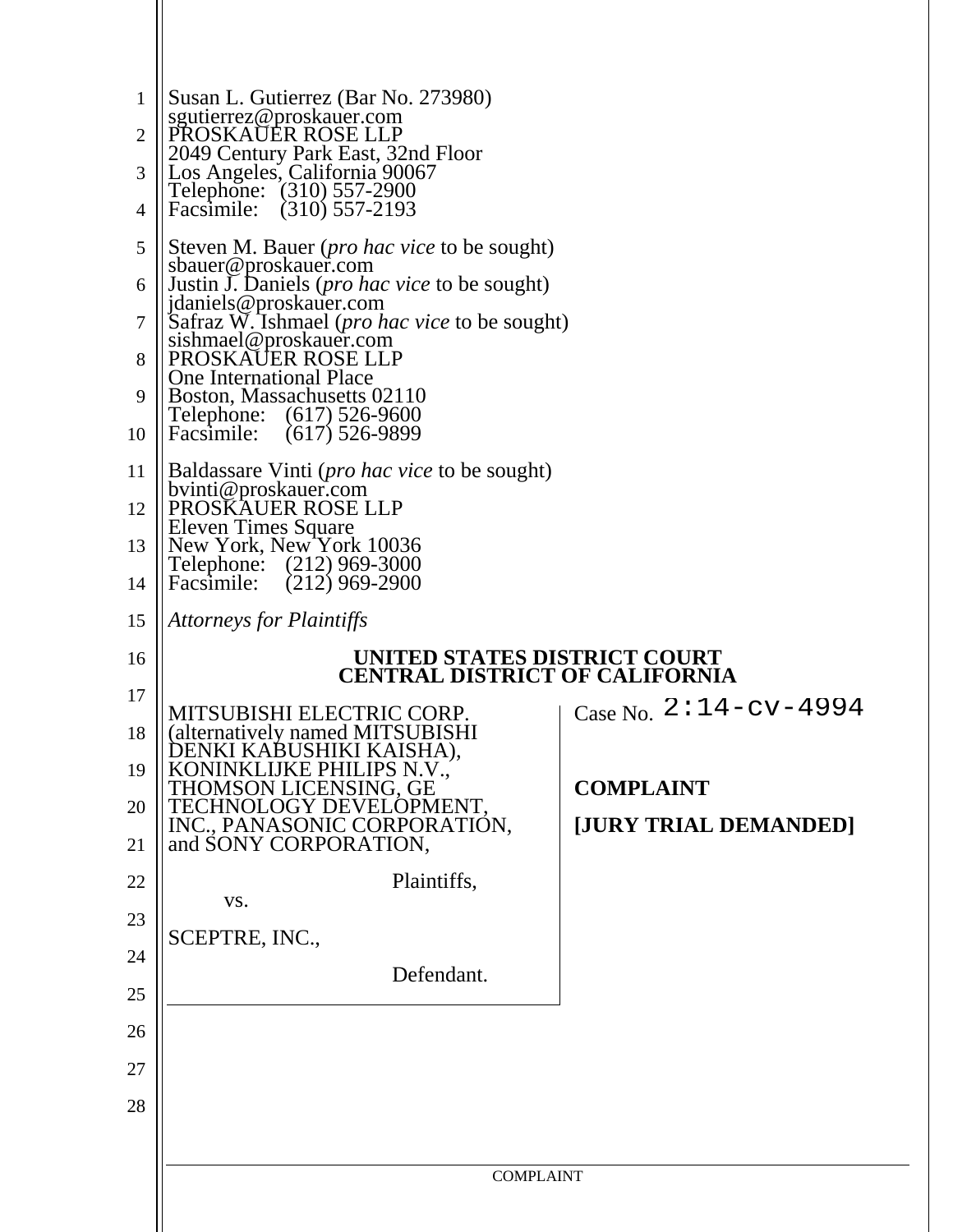| $\mathbf{1}$   | <b>COMPLAINT</b>                                                                    |  |
|----------------|-------------------------------------------------------------------------------------|--|
| $\overline{2}$ | Plaintiffs Mitsubishi Electric Corp. (alternatively named Mitsubishi Denki          |  |
| $\mathfrak{Z}$ | Kabushiki Kaisha) ("Mitsubishi"), Koninklijke Philips N.V. ("Philips"), Thomson     |  |
| $\overline{4}$ | Licensing ("Thomson"), GE Technology Development, Inc. ("GE"), Panasonic            |  |
| 5              |                                                                                     |  |
| 6              | Corporation ("Panasonic"), and Sony Corporation ("Sony") (together, "Plaintiffs"),  |  |
| 7              | by their undersigned attorneys, for their complaint against defendant Sceptre, Inc. |  |
| 8<br>9         | ("Sceptre"), hereby allege as follows:                                              |  |
|                |                                                                                     |  |
| 10             | <b>PARTIES</b>                                                                      |  |
| 11             | 1.<br>Plaintiff Mitsubishi is a Japanese corporation, having its principal place    |  |
| 12<br>13       | of business in Tokyo, Japan.                                                        |  |
| 14             | Plaintiff Philips is a Netherlands corporation, having its principal place<br>2.    |  |
| 15             | of business in Amsterdam, The Netherlands.                                          |  |
| 16             |                                                                                     |  |
| 17             | 3.<br>Plaintiff Thomson is a French corporation, having its principal place of      |  |
| 18             | business in Issy-les-Moulineaux, France.                                            |  |
| 19             | Plaintiff GE is a Delaware corporation, having its principal place of<br>4.         |  |
| 20             | business in Albany, New York.                                                       |  |
| 21             |                                                                                     |  |
| 22             | Plaintiff Panasonic is a Japanese corporation, having its principal place<br>5.     |  |
| 23             | of business in Osaka, Japan.                                                        |  |
| 24             |                                                                                     |  |
| 25             | Plaintiff Sony is a Japanese corporation, having its principal place of<br>6.       |  |
| 26             | business in Tokyo, Japan.                                                           |  |
| 27             | 7.<br>Defendant Sceptre, upon information and belief, is a California               |  |
| 28             |                                                                                     |  |
|                |                                                                                     |  |
|                | <b>COMPLAINT</b>                                                                    |  |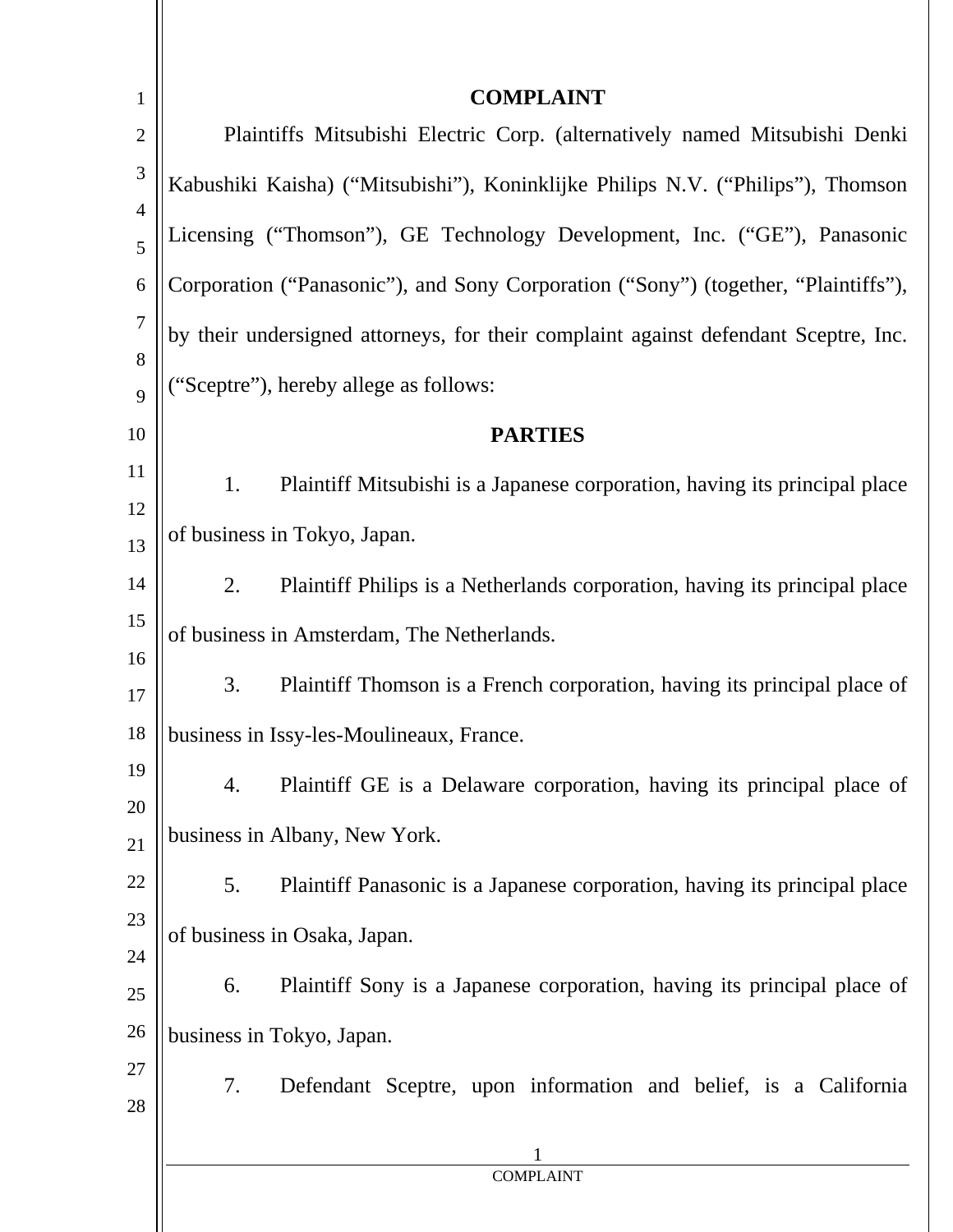| $\mathbf{1}$        | corporation, having a regular and established business and sales office, or offices, in |
|---------------------|-----------------------------------------------------------------------------------------|
| $\overline{2}$      | City of Industry, California and possibly other cities in this District.                |
| 3                   | 8.<br>Sceptre also does business, or has done business, as Sceptre Industries,          |
| $\overline{4}$      |                                                                                         |
| 5                   | Inc., Sceptre Tech Inc., Sceptre Technologies, Inc., Sceptre Group, E-Sceptre, Inc.,    |
| 6<br>$\overline{7}$ | E-Scepter Inc., ESceptre, Golden Pacific Electronics Incorporated, Golden Pacific       |
| 8                   | Properties, and/or OCosmo.                                                              |
| 9                   | <b>JURISDICTION AND VENUE</b>                                                           |
| 10                  | 9.<br>This is an action for patent infringement arising under the Patent Laws           |
| 11<br>12            | of the United States, United States Code, Title 35, § 1, et seq.                        |
| 13                  |                                                                                         |
| 14                  | The Court has jurisdiction over the subject matter of this action<br>10.                |
| 15                  | pursuant to 28 U.S.C. §§ 1331 and 1338(a).                                              |
| 16                  | Venue is proper in this District pursuant to 28 U.S.C. §§ 1391(b), (c),<br>11.          |
| 17                  | and (d), and $1400(b)$ .                                                                |
| 18<br>19            | The Court has personal jurisdiction over Sceptre because Sceptre,<br>12.                |
| 20                  | among other things, conducts business in, and avails itself of the laws of, the State   |
| 21                  | of California. Sceptre is registered to do business in California and has appointed an  |
| 22<br>23            | agent for service of process in California. In addition, upon information and belief,   |
| 24                  | Sceptre through its own acts and/or through the acts of its affiliated companies        |
| 25                  | (acting as its agents or alter egos) makes, uses, offers to sell, sells (directly or    |
| 26<br>27            | through intermediaries), imports, licenses and/or supplies, in this District and        |
| 28                  | elsewhere in the United States, products, through regular distribution channels,        |
|                     | $\overline{2}$<br><b>COMPLAINT</b>                                                      |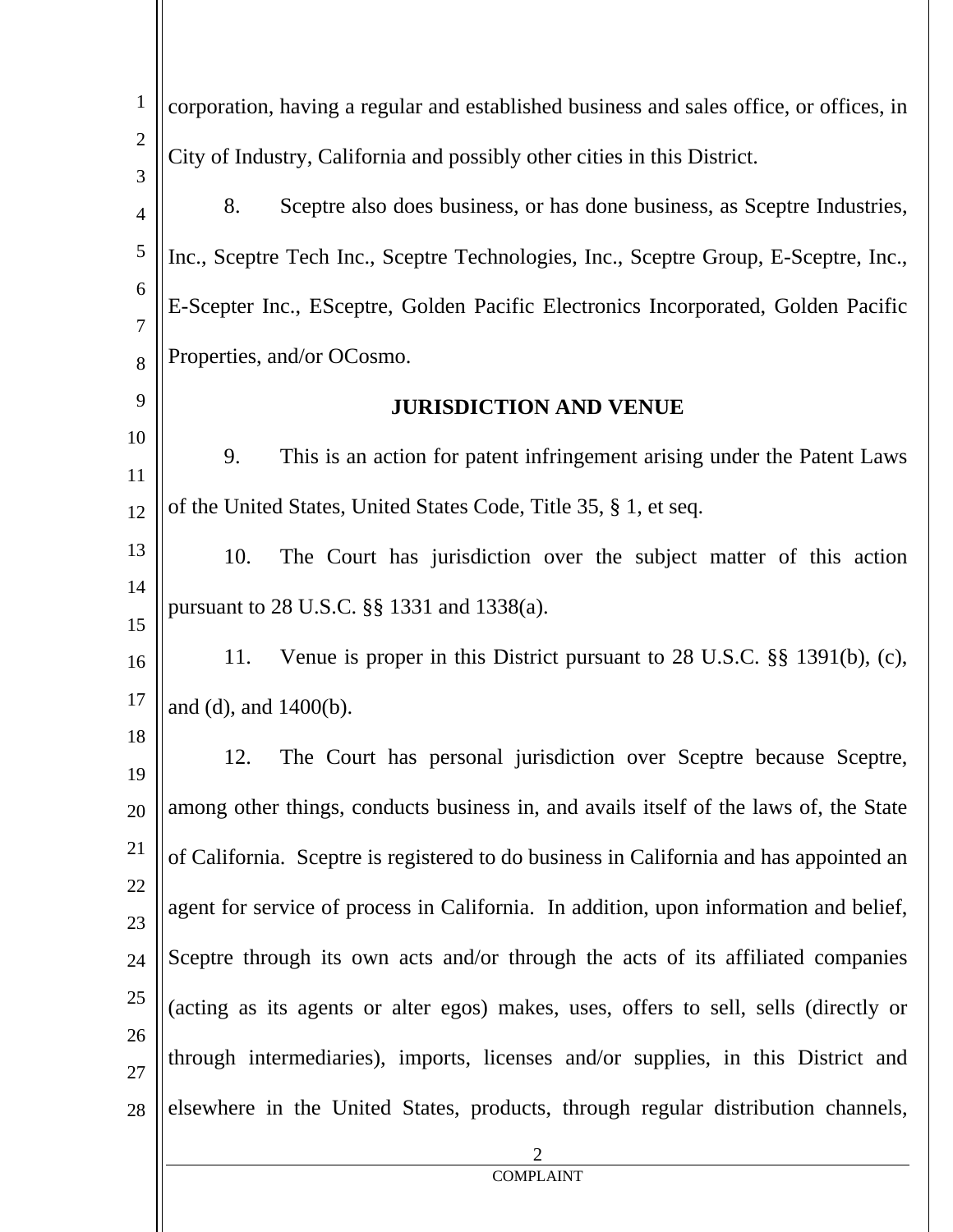| $\mathbf{1}$        | knowing such products would be used, offered for sale and/or sold in this District.  |
|---------------------|--------------------------------------------------------------------------------------|
| $\overline{2}$      | PATENTS-IN-SUIT                                                                      |
| 3<br>$\overline{4}$ | United States Patent No. 7,376,184, entitled "High-Efficiency Encoder"<br>13.        |
| 5                   | and Video Information Recording/Reproducing Apparatus" (hereinafter, "the '184       |
| 6                   |                                                                                      |
| $\overline{7}$      | patent") was duly and legally issued on May 20, 2008. A copy of the '184 patent is   |
| 8                   | attached hereto as Exhibit 1.                                                        |
| 9                   | 14.<br>United States Patent No. 6,097,759, entitled "Image Signal Coding"            |
| 10<br>11            | System" (hereinafter, "the '759 patent") was duly and legally issued on August 1,    |
| 12                  | 2000. A copy of the '759 patent is attached hereto as Exhibit 2.                     |
| 13                  | 15.<br>United States Patent No. 5,606,539, entitled "Method and Apparatus"           |
| 14                  | for Encoding and Decoding an Audio and/or Video Signal, and a Record Carrier for     |
| 15<br>16            | Use with Such Apparatus" (hereinafter, "the '539 patent") was duly and legally       |
| 17                  | issued on February 25, 1997. A copy of the '539 patent is attached hereto as Exhibit |
| 18                  |                                                                                      |
| 19                  | 3.                                                                                   |
| $20\,$              | 16.<br>United States Patent No. 5,459,789, entitled "Packet TV Program"              |
| 21                  | Component Detector" (hereinafter, "the '789 patent") was duly and legally issued on  |
| 22                  | October 17, 1995. A copy of the '789 patent is attached hereto as Exhibit 4.         |
| 23<br>24            | United States Patent No. 5,491,516, entitled "Field Elimination"<br>17.              |
| 25                  | Apparatus for a Video Compression/Decompression System" (hereinafter, "the '516      |
| 26                  |                                                                                      |
| 27                  | patent") was duly and legally issued on February 13, 1996. A copy of the '516        |
| 28                  | patent is attached hereto as Exhibit 5.                                              |
|                     | 3                                                                                    |
|                     | <b>COMPLAINT</b>                                                                     |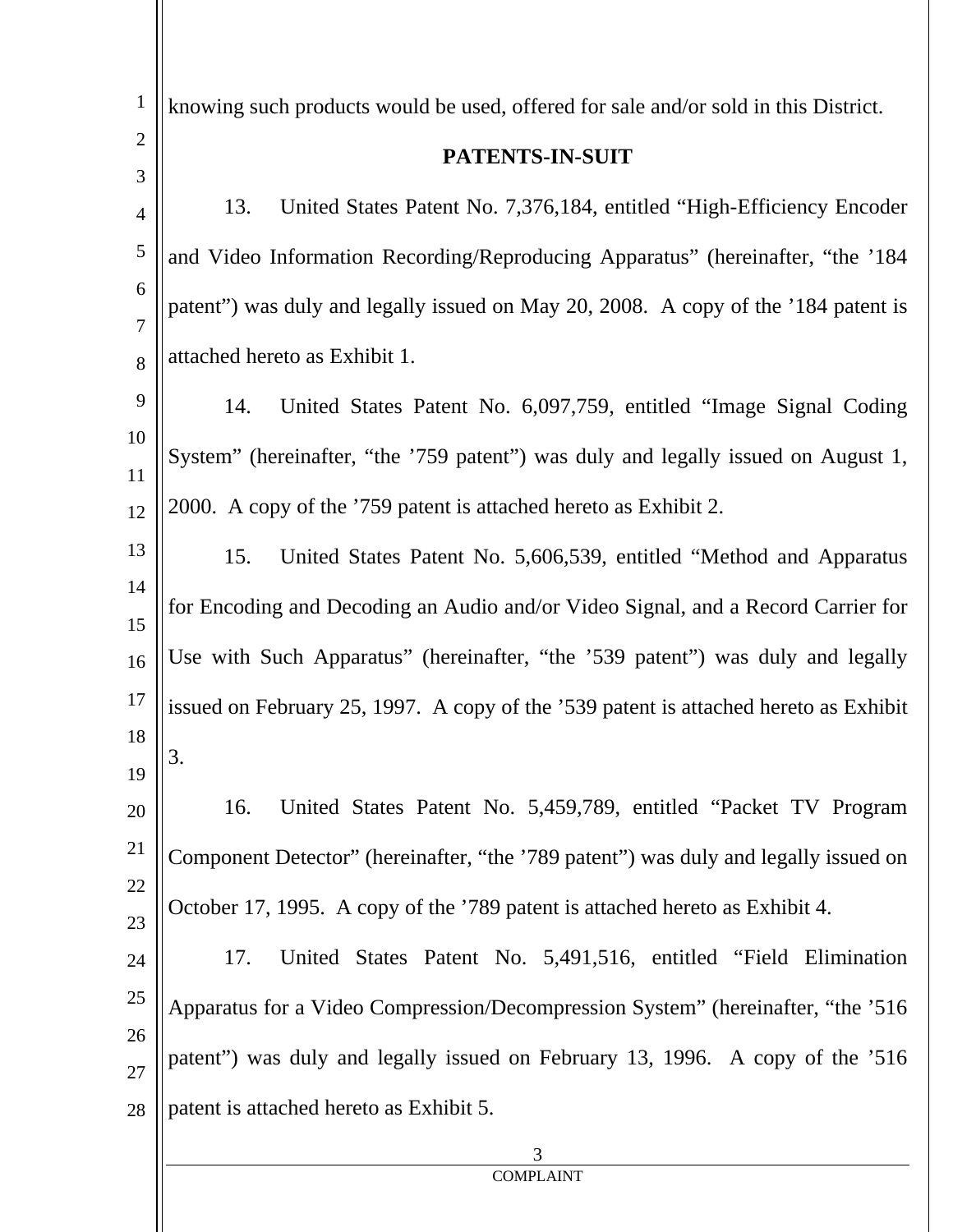| $\mathbf{1}$        | 18.<br>United States Patent No. 5,784,107, entitled "Method and Apparatus"            |
|---------------------|---------------------------------------------------------------------------------------|
| $\mathbf{2}$<br>3   | for Picture Coding and Method and Apparatus for Picture Decoding" (hereinafter,       |
| $\overline{4}$      | "the '107 patent") was duly and legally issued on July 21, 1998. A copy of the '107   |
| 5                   | patent is attached hereto as Exhibit 6.                                               |
| 6                   | 19.<br>United States Patent No. 5,481,553, entitled "Methods and Apparatus"           |
| $\overline{7}$<br>8 | for Preventing Rounding Errors When Transform Coefficients Representing a             |
| 9                   | Motion Picture Signal Are Inversely Transformed" (hereinafter, "the '553 patent")     |
| 10                  | was duly and legally issued on January 2, 1996. A copy of the '553 patent is          |
| 11<br>12            | attached hereto as Exhibit 7.                                                         |
| 13                  | THE MPEG-2 STANDARD                                                                   |
| 14<br>15            | In the 1990s, the Moving Pictures Expert Group ("MPEG") (a working<br>20.             |
| 16                  | group formed by the International Organization for Standardization (ISO) and          |
| 17                  | International Electrotechnical Commission (IEC)) developed the "MPEG-2                |
| 18<br>19            | Standard." The MPEG-2 Standard defines, among other things, a technology for          |
| 20                  | compressing digital video signals (for example, moving picture signals in movies or   |
| 21                  | television) so that the amount of information needed to represent the digital video   |
| 22<br>23            | signals is reduced. This enables a dramatic reduction in the storage space or         |
| 24                  | transmission capacity needed to store or transmit the digital video signals yet still |
| 25                  | allows a faithful, high quality presentation of such video signals.                   |
| 26<br>27            | Thus, the MPEG-2 Standard facilitates, among other things, the<br>21.                 |
| 28                  | storage, playing, transmission and reproduction of digital terrestrial broadcast      |
|                     | 4<br><b>COMPLAINT</b>                                                                 |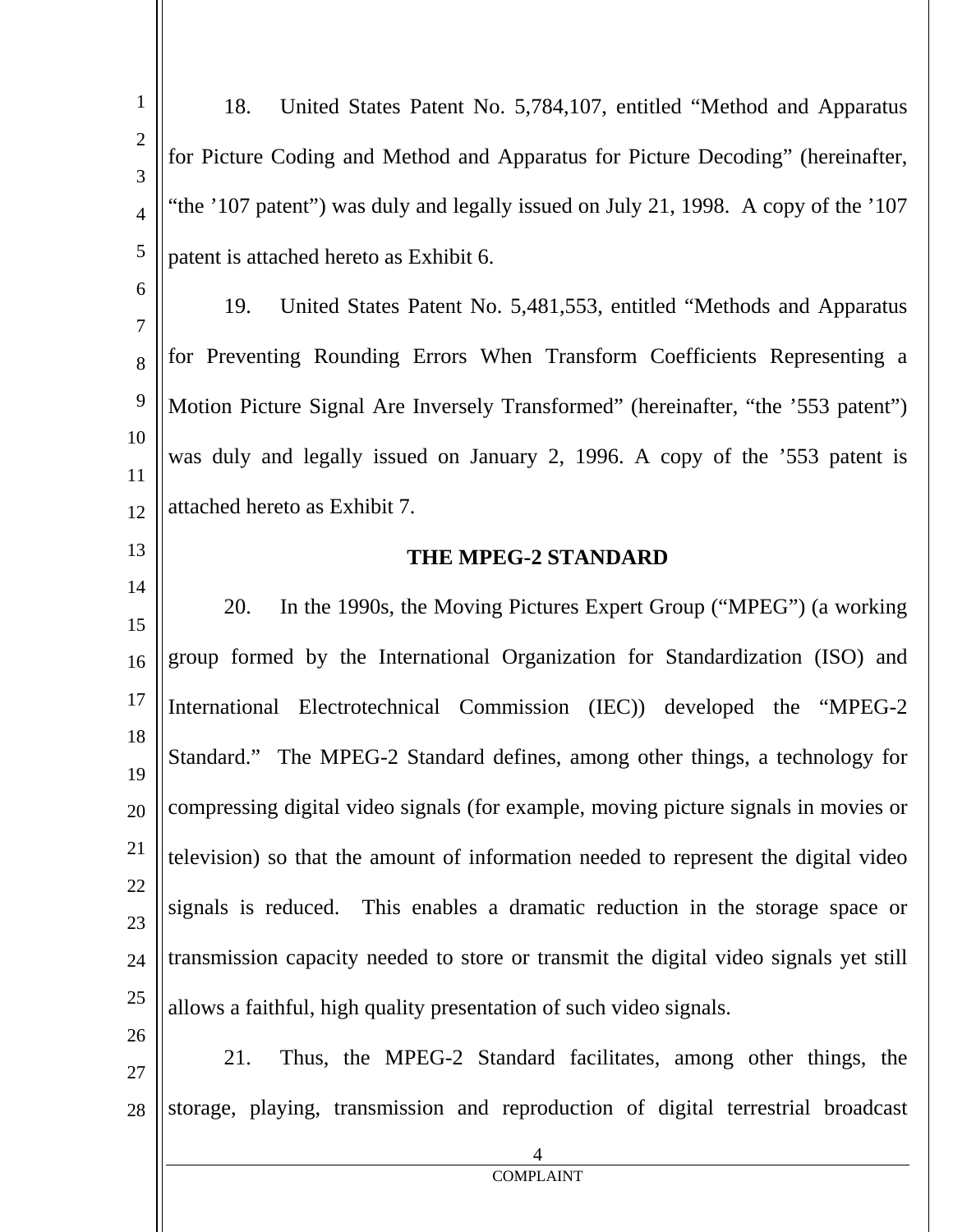1 2 3 television, digital cable television, full-length films on DVD discs, and digital satellite television broadcasts in the United States.

22. The Federal Communications Commission ("FCC") also has adopted

4

16

5 6 7 8 9 10 11 12 13 14 15 certain standards as the required standards for transmitting and receiving terrestrial broadcast digital television ("DTV") in the United States. FCC rules require broadcasters to broadcast DTV signals in compliance with those standards, and require DTV receivers (such as television sets) to be equipped with tuners for receiving, decoding and presenting such DTV signals in compliance with those standards. The standards also require that DTV signals contain video encoded in compliance with the MPEG-2 Standard, which is the only type of video that can be transmitted in a terrestrially broadcast DTV signal in the United States.

## **SCEPTRE'S INFRINGEMENT**

17 18 19 23. Each of the patents-in-suit is infringed by practice of the MPEG-2 Standard.

20 21 22 23 24 24. Sceptre makes, uses, offers to sell, sells (directly or through intermediaries), imports, licenses and/or supplies in this District and elsewhere in the United States, numerous products which comply with the MPEG-2 Standard ("Sceptre's MPEG-2 Products").

25 26 27 28 25. Sceptre advertises that its MPEG-2 Products, including its television sets, comply with the standards mandated by the FCC which in turn require compliance with the MPEG-2 Standard.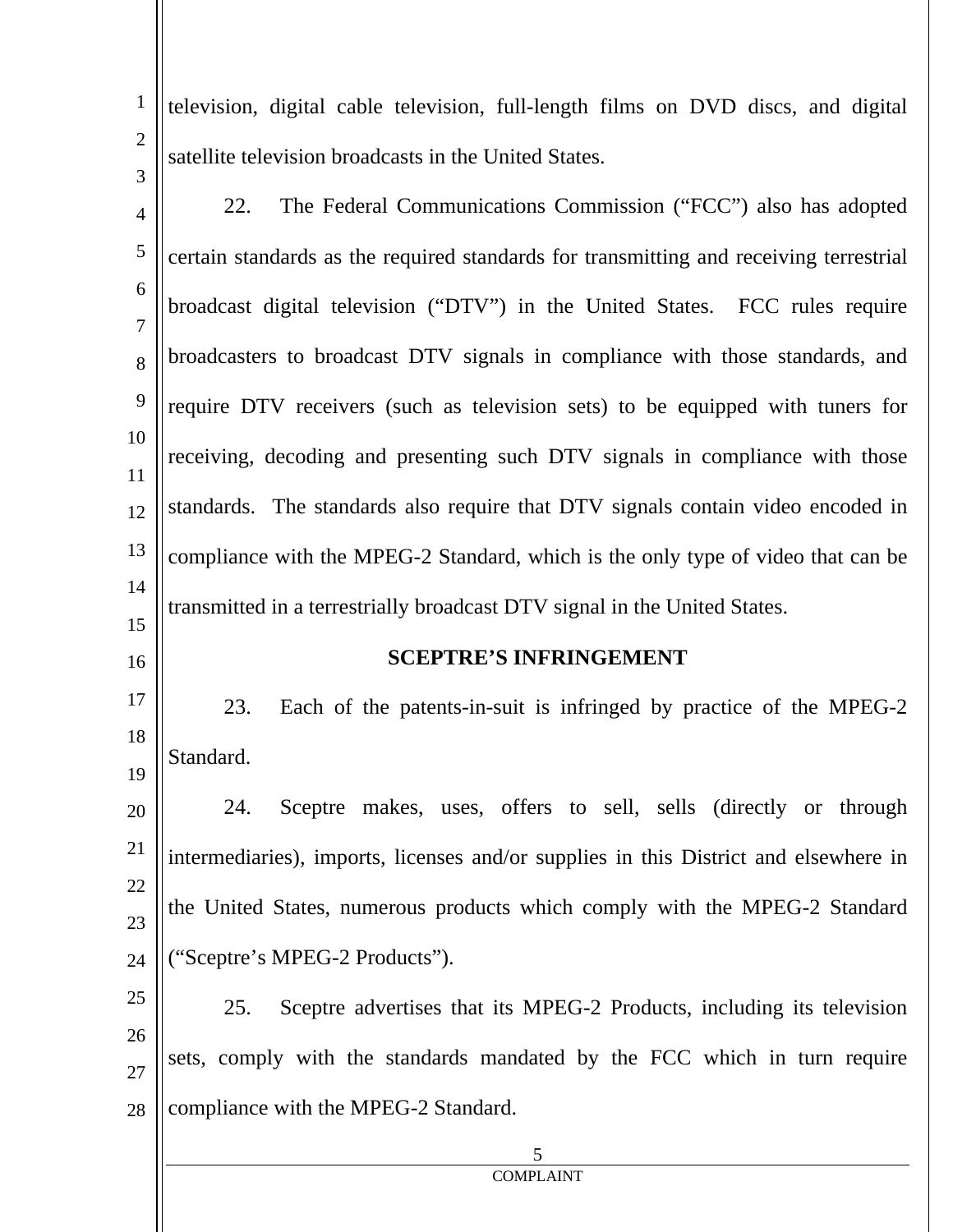26. Upon information and belief, Sceptre's MPEG-2 Products include (but

are not limited to) the following television set model numbers:

| 3              |                                           |                                 |                    |                                      |
|----------------|-------------------------------------------|---------------------------------|--------------------|--------------------------------------|
| $\overline{4}$ |                                           | <b>Sceptre Branded Products</b> |                    |                                      |
|                | E165BD-HD                                 | H322BV-FHD                      | <b>SQ3200 HDTV</b> | X195BV-HD HDTV                       |
| 5              | <b>E165BV-HD</b>                          | H409BV-FHD                      | SQ3200* HDTV       | X320BV-ECO HDTV                      |
|                | E195BD-SHDC HDTV/DVD                      | H425BV-FHD                      |                    | X320BV-HD                            |
| 6              | E195BV-SHD                                | <b>H505BV-FHD HDTV</b>          |                    | X322BV-HD                            |
|                | E195BV-SHDE HDTV                          |                                 |                    | X322BV-HDR                           |
| 7              | E240BC-FHD HDTV<br><b>E240LC-FHD HDTV</b> |                                 |                    | X322PV-HDR                           |
|                | E240PC-FHD HDTV                           |                                 |                    | <b>X322UV-HDR</b><br>X322WV-HDR      |
| 8              | <b>E240RC-FDH HDTV</b>                    |                                 |                    | X325BV-FHD                           |
|                | <b>E240WC-FHD HDTV</b>                    |                                 |                    | X325BV-FHDU HDTV                     |
| 9              | E243BD-FHD                                |                                 |                    | X325BV-FMDR                          |
|                | E243BV-FHD                                |                                 |                    | X328BV-FHD HDTV                      |
| 10             | E243CV-FHD                                |                                 |                    | X370BV-FHD HDTV                      |
|                | E243LV-FHD                                |                                 |                    | X370BV-HD HDTV                       |
| 11             | <b>E243PV-FDH Color HDTV</b>              |                                 |                    | X372BV-FHD HDTV                      |
|                | E243RV-FHD                                |                                 |                    | X400BV-FHD HDTV                      |
| 12             | E243WV-FHD                                |                                 |                    | X402BV-FHD HDTV                      |
|                | E245BD-FHDU HDTV/DVD                      |                                 |                    | <b>X405BV-FHD HDTV</b>               |
| 13             | E245BV-FHD                                |                                 |                    | X405BV-FHD3                          |
| 14             | E245BV-FHD*                               |                                 |                    | X405BV-FHDR                          |
|                | E245PD-FHDR                               |                                 |                    | X405BV-FMD HDTV                      |
| 15             | E245PV-FHDR                               |                                 |                    | X405BV-FMDU HDTV                     |
|                | E245RD-FHDR<br>E245RV-FHDR                |                                 |                    | X408BV-FHD<br>X408BV-FHDU HDTV       |
| 16             | E245WD-FHDR                               |                                 |                    | X409BV-FHD                           |
|                | E245WV-FHDR                               |                                 |                    | <b>X409BV-FHDR HDTV</b>              |
| 17             | E248BD-FHD HDTV                           |                                 |                    | X409BV-FHDU HDTV                     |
|                | E320BV-HD HDTV                            |                                 |                    | X420BV-FHD HDTV                      |
| 18             | E325BD-HD                                 |                                 |                    | X425BV-FHD                           |
|                | E325BV-FHDD 3D HDTV                       |                                 |                    | X425BV-FHD3 HDTV                     |
| 19             | E325BV-HDC                                |                                 |                    | X460BV-F120 HDTV                     |
|                | E325LD-HDR                                |                                 |                    | X460BV-FHD HDTV                      |
| 20             | E325PD-HDR                                |                                 |                    | X460EV-F120 HDTV                     |
| 21             | E325UD-HDR                                |                                 |                    | X460PV-F120 HDTV                     |
|                | E325WD-HDR                                |                                 |                    | X505BV-FHD                           |
| 22             | E328BD-HDC HDTV<br>E328BV-HDC HDTV        |                                 |                    | X505BV-FHDU HDTV<br>X505BV-FMDR HDTV |
|                | E328BV-HDH HDTV                           |                                 |                    | X508BV-FHD                           |
| 23             | E328BV-MDC-HDTV                           |                                 |                    | X508BV-FHDU HDTV                     |
|                | E420BV-F120                               |                                 |                    |                                      |
| 24             | E425BV-FHDD                               |                                 |                    |                                      |
|                | E425BV-FHDD                               |                                 |                    |                                      |
| 25             | E465BV-FHDD                               |                                 |                    |                                      |
|                | E465BV-FHDD                               |                                 |                    |                                      |
| 26             | E475BV-FMDU                               |                                 |                    |                                      |
|                | E478BV-FMDU-HDTV                          |                                 |                    |                                      |
| 27             | E505BV-FMQR HDTV                          |                                 |                    |                                      |
| 28             |                                           |                                 |                    |                                      |
|                |                                           |                                 |                    |                                      |
|                |                                           |                                 |                    |                                      |
|                |                                           | 6                               |                    |                                      |
|                |                                           | <b>COMPLAINT</b>                |                    |                                      |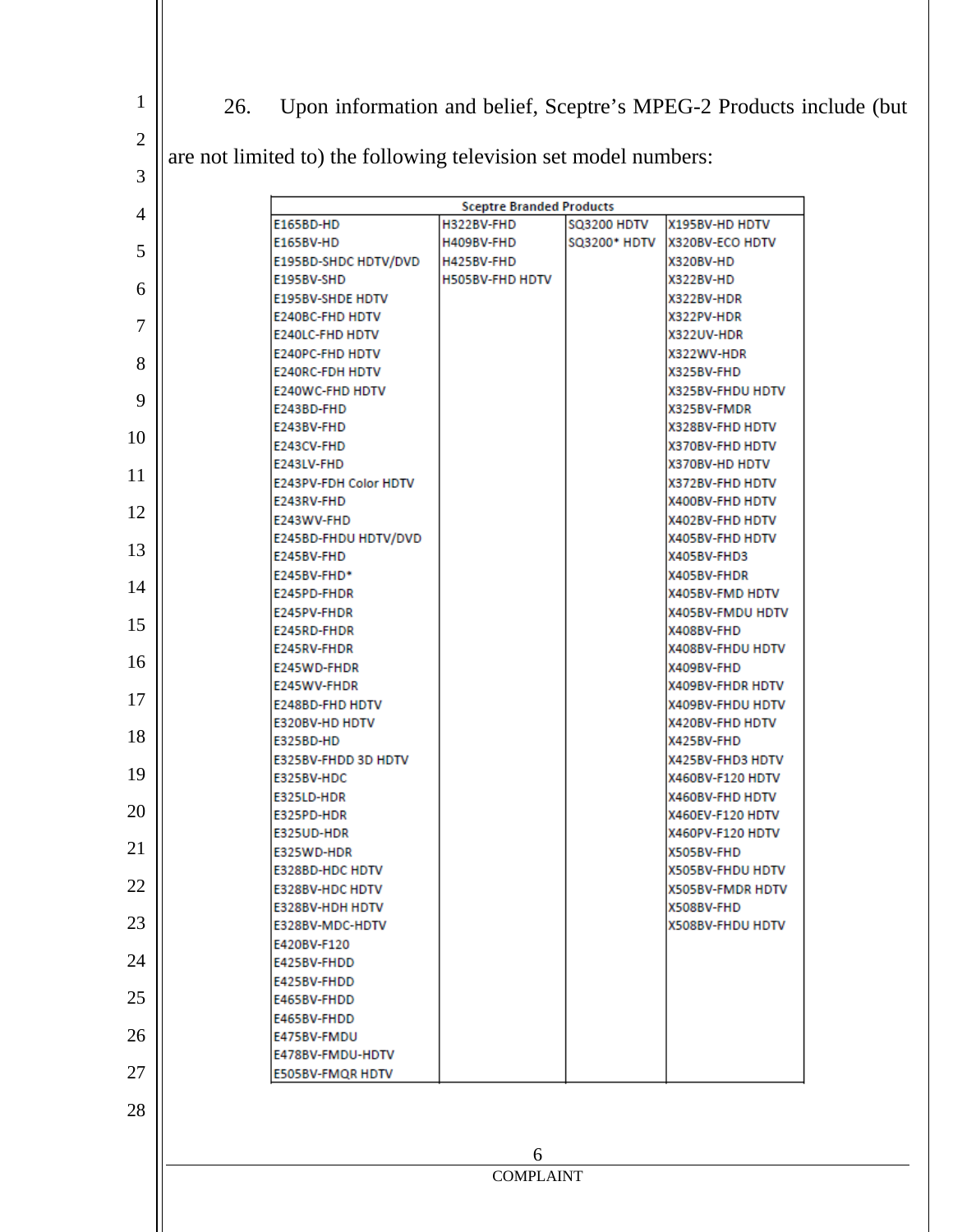| $\mathbf{1}$   | <b>OCOSMO Branded Products</b>                                                       |  |
|----------------|--------------------------------------------------------------------------------------|--|
| $\overline{2}$ | CE1850                                                                               |  |
|                | <b>CE1850V</b>                                                                       |  |
| 3              | CE2401<br>CE2401V                                                                    |  |
| 4              | CE3200                                                                               |  |
|                | <b>CE3200V</b>                                                                       |  |
| 5              | CE3201                                                                               |  |
| 6              | CE3230                                                                               |  |
|                | <b>CE3230V</b>                                                                       |  |
| $\overline{7}$ | CE4001<br>CE4031                                                                     |  |
| 8              | CE4201                                                                               |  |
|                | CE4271                                                                               |  |
| 9              | CE7401                                                                               |  |
| 10             | CX5001                                                                               |  |
|                |                                                                                      |  |
| 11             | Without discovery from Sceptre, Plaintiffs are not able to ascertain at the pleading |  |
| 12             |                                                                                      |  |
|                | stage all Sceptre products with MPEG-2 functionality.                                |  |
| 13             |                                                                                      |  |
| 14             | Sceptre has infringed and continues to infringe, literally and/or under<br>27.       |  |
| 15             |                                                                                      |  |
|                | the doctrine of equivalents, one or more claims of the patents-in-suit by making,    |  |
| 16             |                                                                                      |  |
| 17             | using, offering to sell, selling (directly or through intermediaries), importing,    |  |
|                |                                                                                      |  |
| 18             | licensing and/or supplying in this District and elsewhere in the United States,      |  |
| 19             |                                                                                      |  |
|                | products, including but not limited to Sceptre's MPEG-2 Products, that are covered   |  |
| 20             |                                                                                      |  |
| 21             | by claims of, perform the methods claimed in, and/or are made by a process claimed   |  |
|                | in the patents-in-suit without authority, consent or license.                        |  |
| 22             |                                                                                      |  |
| 23             | Upon information and belief, Sceptre has also sold and provided and<br>28.           |  |
|                |                                                                                      |  |
| 24             | continues to sell and provide its MPEG-2 Products, directly and/or indirectly, to    |  |
| 25             |                                                                                      |  |
| 26             | third parties, including but not limited to customers, users, distributors, and/or   |  |
|                |                                                                                      |  |
| 27             | resellers (such as retailers) (collectively, "downstream parties").                  |  |
| $28\,$         |                                                                                      |  |
|                |                                                                                      |  |
|                | 7                                                                                    |  |
|                | <b>COMPLAINT</b>                                                                     |  |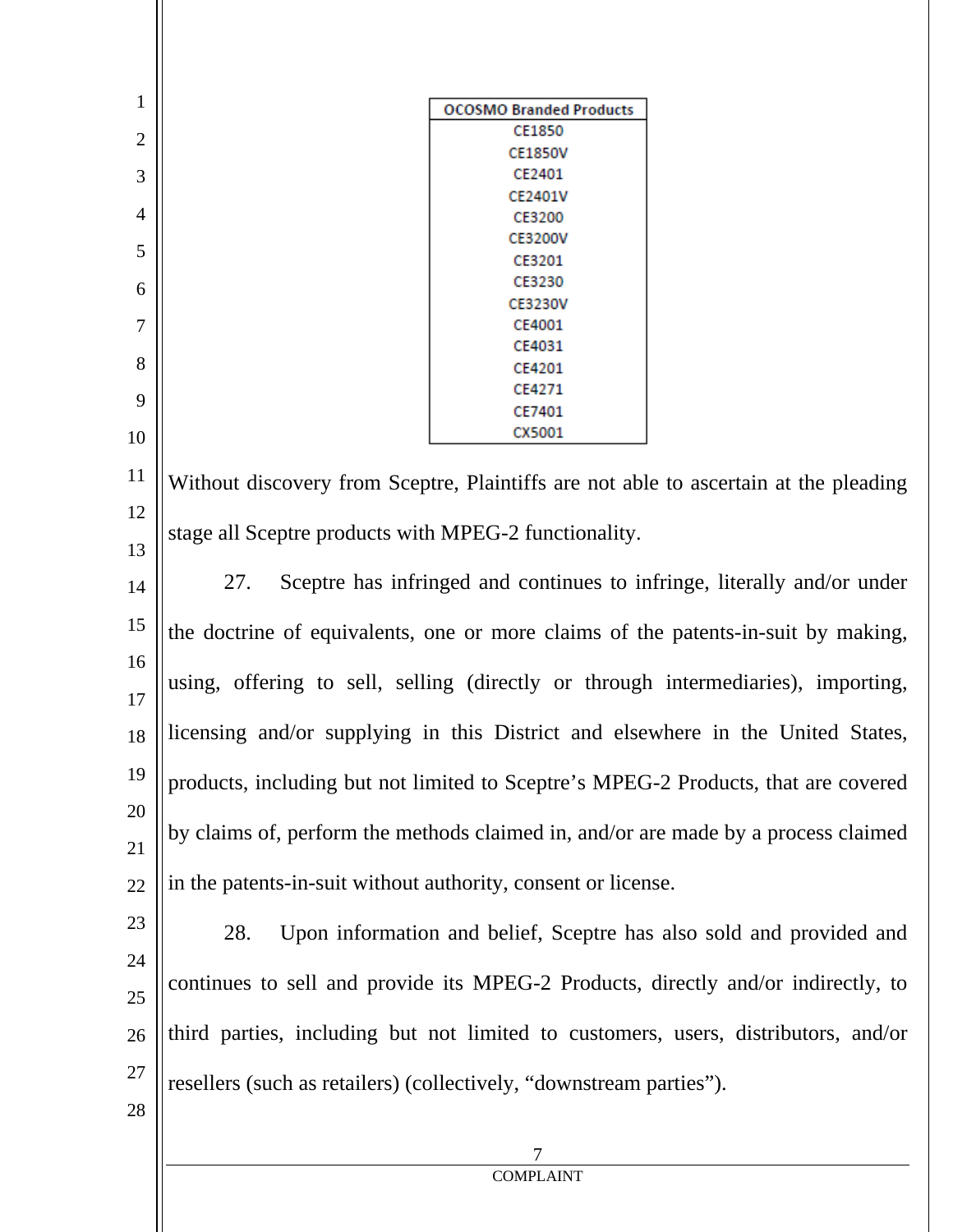| $\mathbf{1}$        | Upon information and belief, the downstream parties directly infringe<br>29.          |
|---------------------|---------------------------------------------------------------------------------------|
| $\overline{2}$<br>3 | one or more claims of the patents-in-suit by making, using, offering to sell, selling |
| $\overline{4}$      | (directly or through intermediaries), importing, licensing and/or supplying in this   |
| 5                   | District and elsewhere in the United States, products, including but not limited to   |
| 6<br>7              | Sceptre's MPEG-2 Products, that are covered by claims of, perform the methods         |
| 8                   | claimed in, and/or are made by a process claimed in the patents-in-suit without       |
| 9                   | authority, consent or license.                                                        |
| 10<br>11            | MPEG LA is a company that offers a "one-stop-shop" license for a<br>30.               |
| 12                  | pool of patents for practicing the MPEG-2 Standard ("MPEG-2 pool license").           |
| 13                  | Mitsubishi, Philips, Thomson, GE, Panasonic, and Sony are licensors in the MPEG-      |
| 14<br>15            | 2 pool license and the '184, '759, '539, '789, '516, '107, and '553 patents are       |
| 16                  | licensed under the MPEG-2 pool license. MPEG LA offers the MPEG-2 pool                |
| 17                  | license on fair, reasonable and nondiscriminatory terms.                              |
| 18<br>19            | Nearly 2,000 companies have taken the MPEG-2 pool license,<br>31.                     |
| 20                  | including major consumer electronics sellers that compete with Sceptre.               |
| 21                  | In addition, separate and apart from the MPEG-2 pool license, each of<br>32.          |
| 22<br>23            | Mitsubishi, Philips, Thomson, GE, Panasonic, and Sony has committed to make           |
| 24                  | available licenses under any and all of its MPEG-2 essential patents to any           |
| 25                  | individual company or entity desirous of such a license on fair, reasonable and       |
| 26<br>27            | nondiscriminatory terms.                                                              |
| 28                  |                                                                                       |
|                     | 8                                                                                     |
|                     | <b>COMPLAINT</b>                                                                      |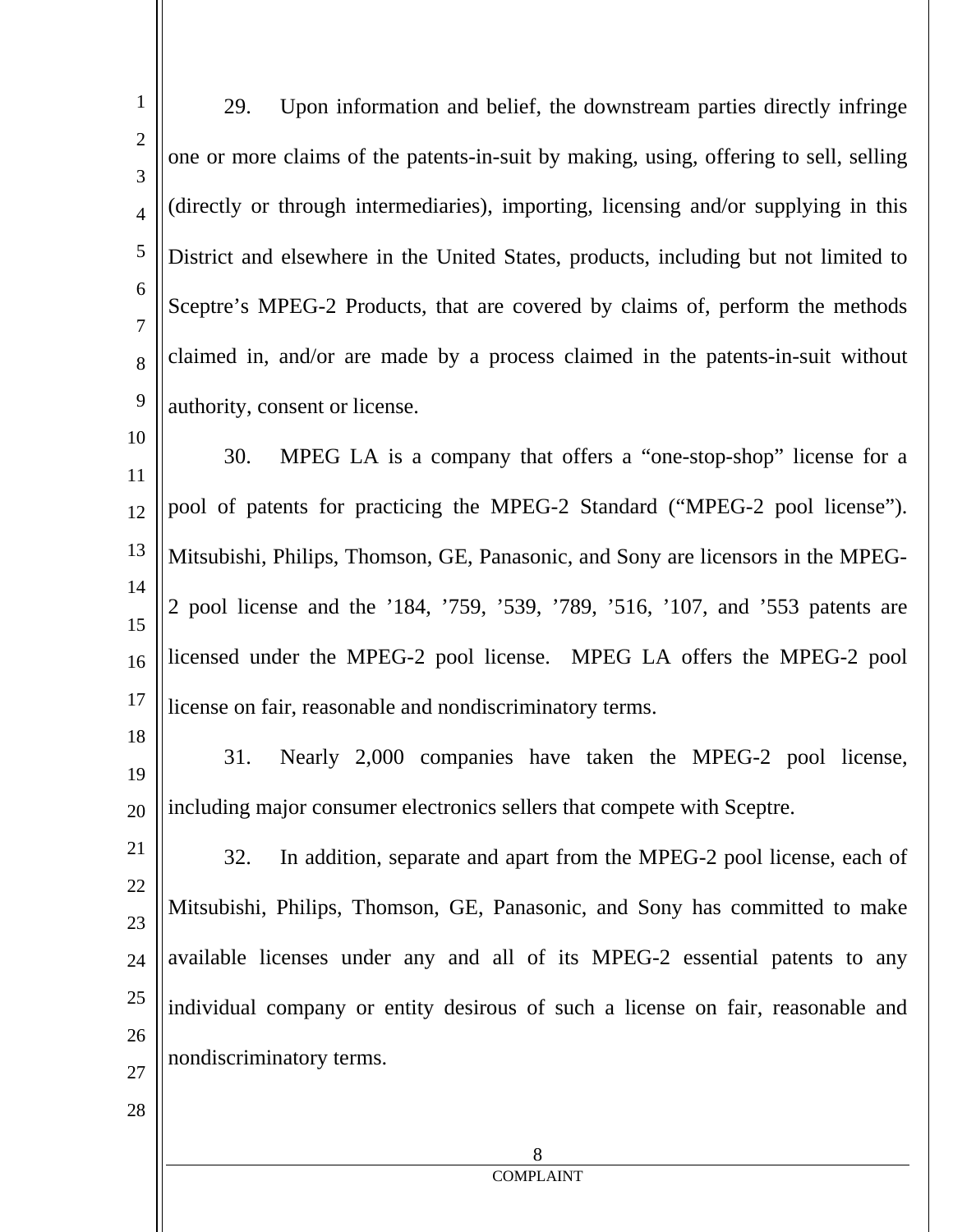| $\mathbf{1}$      | 33.   | Thus, any company may obtain a license directly from Mitsubishi for                    |
|-------------------|-------|----------------------------------------------------------------------------------------|
| $\mathbf{2}$<br>3 |       | the '184 and/or '759 patents, from Philips for the '539 patent, from Thomson for the   |
| $\overline{4}$    |       | 789 patent, from GE for the '516 patent, from Panasonic for the '107 patent, and       |
| 5                 |       | from Sony for the '553 patent; or, alternatively, may obtain the MPEG-2 pool           |
| 6                 |       | license from MPEG LA.                                                                  |
| 7<br>8            | 34.   | MPEG LA offered the MPEG-2 pool license to Sceptre but Sceptre has                     |
| 9                 |       | declined to take the license.                                                          |
| 10                |       |                                                                                        |
| 11                | 35.   | Plaintiffs gave written notice to Sceptre of its infringement.<br>For                  |
| 12                |       | example, among other things, MPEG LA, on behalf of each Plaintiff, gave written        |
| 13                |       | notice to Sceptre of its infringement.                                                 |
| 14                | 36.   | Sceptre has also not entered into a license under any of the '184, '759,               |
| 15<br>16          |       | '539, '789, '516, '107, and '553 patents with any of Plaintiffs.                       |
|                   |       |                                                                                        |
| 17                | 37.   | In short, notwithstanding the fact that Sceptre was and continues to be                |
| 18<br>19          |       | aware that its products infringed and are infringing the patents-in-suit, Sceptre has  |
| 20                |       | refused to take a license.                                                             |
| 21                | 38.   | Infringement of the patents-in-suit by Sceptre is, therefore, willful.                 |
| 22                | 39.   | For the same reasons, among others, Sceptre has known that the acts by                 |
| 23                |       |                                                                                        |
| 24                |       | downstream parties of making, using, offering to sell, selling (directly or through    |
| 25                |       | intermediaries), importing, licensing and/or supplying Sceptre's MPEG-2 Products,      |
| 26<br>27          |       | in this District and elsewhere in the United States, directly infringe the patents-in- |
| 28                | suit. |                                                                                        |
|                   |       | 9                                                                                      |
|                   |       | <b>COMPLAINT</b>                                                                       |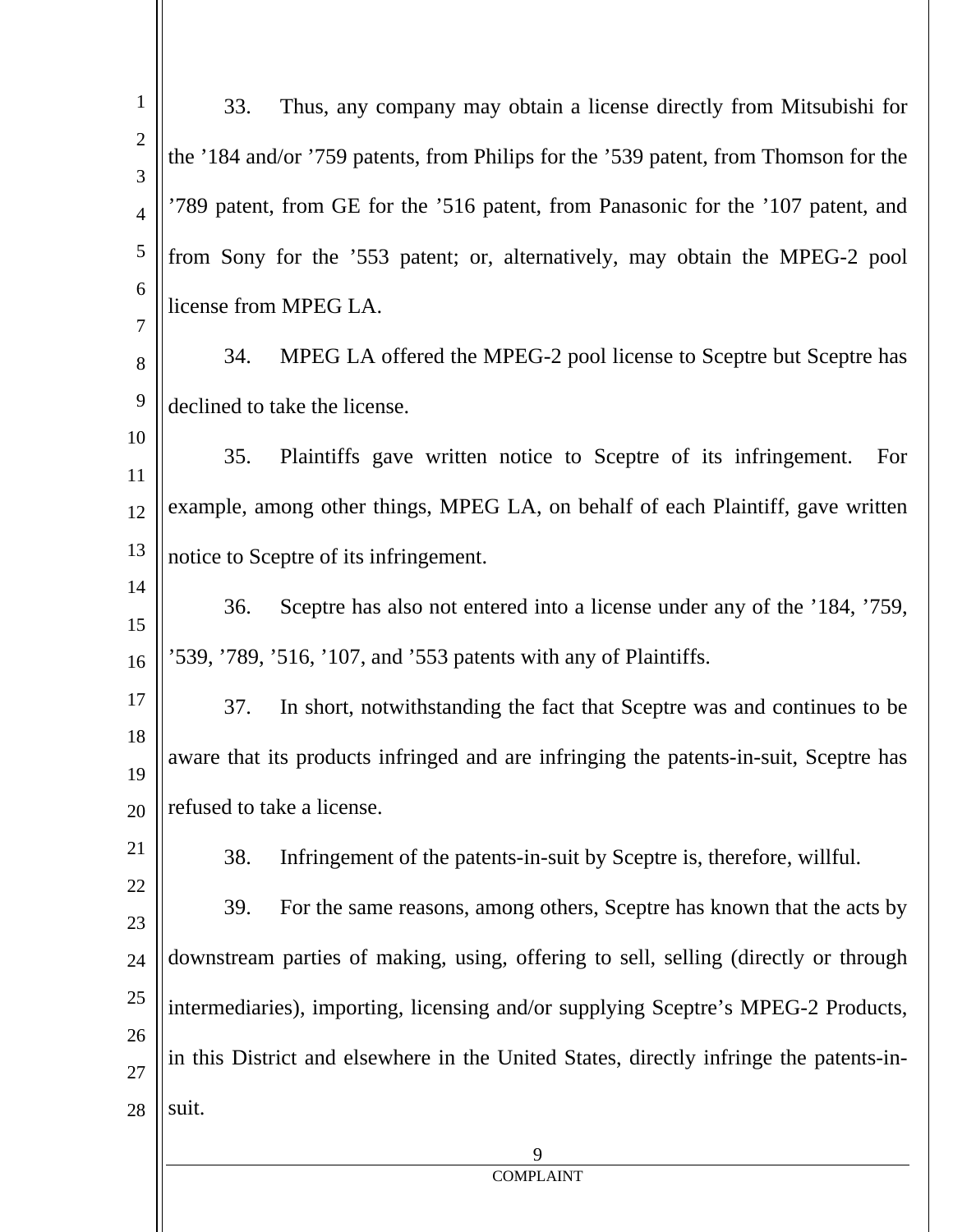| $\mathbf{1}$        | 40.<br>Further, upon information and belief, Sceptre has specifically intended       |
|---------------------|--------------------------------------------------------------------------------------|
| $\overline{2}$<br>3 | to induce and contribute to the infringement by, and has induced and contributed to  |
| $\overline{4}$      | the infringement by, downstream parties to infringe the patents-in-suit by making,   |
| 5                   | using, offering to sell, selling (directly or through intermediaries), importing,    |
| 6                   | licensing and/or supplying in this District and elsewhere in the United States, its  |
| $\overline{7}$      | MPEG-2 Products, knowing that the use of these products causes others to infringe    |
| 8                   |                                                                                      |
| 9                   | Plaintiffs' patents-in-suit. For example, Sceptre has advertised, licensed, and/or   |
| 10<br>11            | provided instructions for such products with the specific intent and encouragement   |
| 12                  | that the downstream parties infringe the patents-in-suit. Also, upon information and |
| 13                  | belief, Sceptre has provided downstream parties with instructions and/or user guides |
| 14<br>15            | indicating that its products employ the MPEG-2 Standard.                             |
| 16                  | Sceptre's infringing actions were and are without authority, consent or<br>41.       |
| 17                  | license.                                                                             |
| 18                  |                                                                                      |
| 19                  | 42.<br>Plaintiffs have each suffered damages as a result of the direct and           |
| 20                  | indirect infringing actions of Sceptre, and will continue to suffer such damages as  |
| 21                  | long as those infringing actions continue.                                           |
| 22                  |                                                                                      |
| 23                  | <b>COUNT I: INFRINGEMENT OF U.S. PATENT NO. 7,376,184</b>                            |
| 24                  | The allegations contained in paragraphs 1-42 above are repeated and<br>43.           |
| 25                  | realleged as if fully set forth herein.                                              |
| 26                  | Mitsubishi is the assignee and owner of the right, title, and interest in<br>44.     |
| 27                  |                                                                                      |
| 28                  | and to the '184 patent, now and for the entire period of and relevant to the         |
|                     | 10<br><b>COMPLAINT</b>                                                               |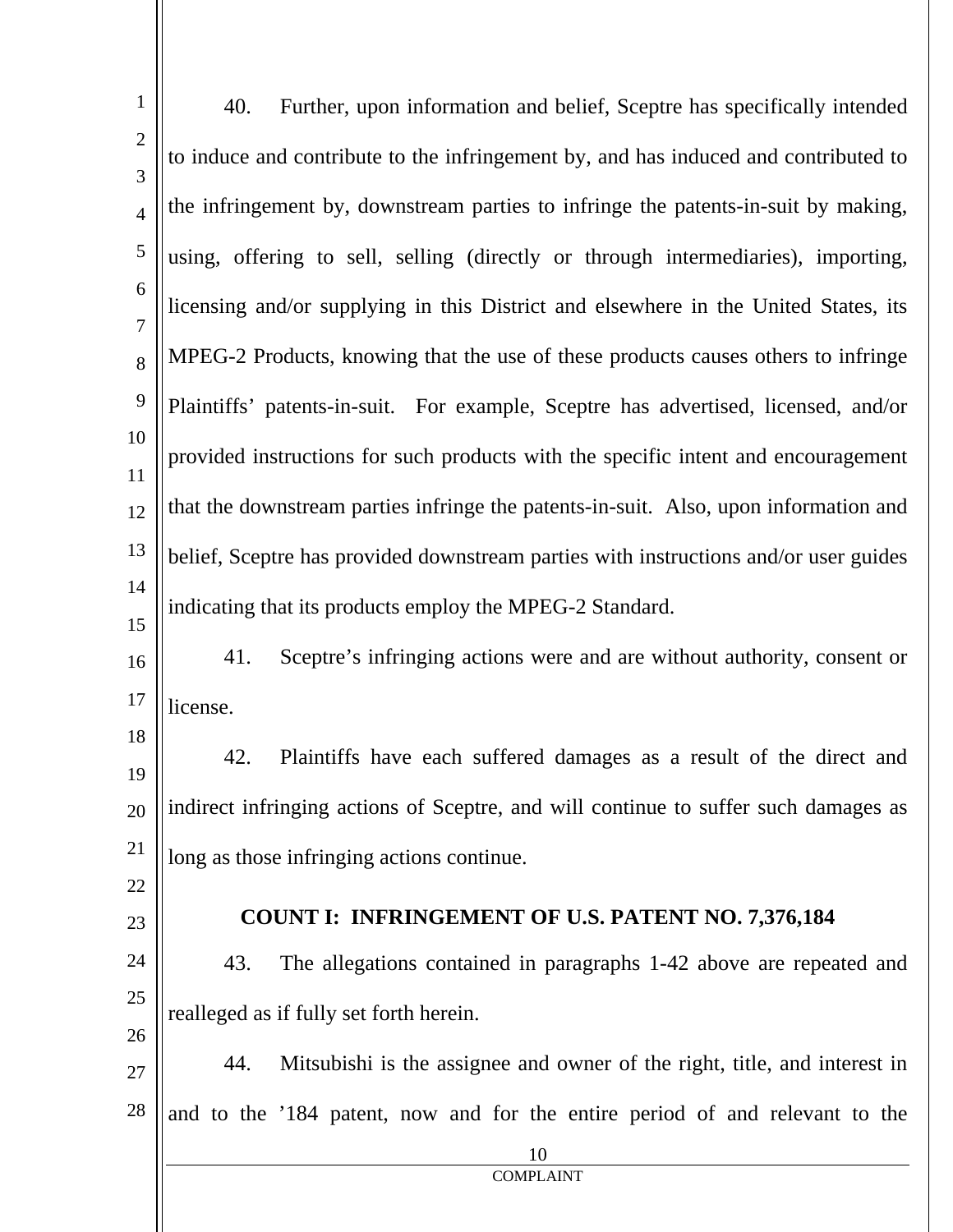| $\mathbf{1}$      |                    | infringement, including the right to assert all causes of action arising under said      |
|-------------------|--------------------|------------------------------------------------------------------------------------------|
| $\mathbf{2}$<br>3 |                    | patent and the right to any remedies for infringement of it.                             |
| $\overline{4}$    | 45.                | Sceptre is, and has been, on notice of the '184 patent since before this                 |
| $\sqrt{5}$        | lawsuit was filed. |                                                                                          |
| 6<br>$\tau$       | 46.                | Based on, among other things, the facts incorporated by reference in                     |
| 8                 |                    | paragraph 43, and alleged in paragraphs 44-45, Sceptre has and continues to directly     |
| 9                 |                    | infringe and/or indirectly infringe, literally and/or under the doctrine of equivalents, |
| 10<br>11          |                    | the '184 patent under 35 U.S.C. § 271, including at least claim 2.                       |
| 12                | 47.                | Upon information and belief, the infringement of the '184 patent by                      |
| 13                |                    | Sceptre has been willful.                                                                |
| 14<br>15          | 48.                | Mitsubishi has been damaged and continues to be damaged by                               |
| 16                |                    | Sceptre's infringement of the '184 patent.                                               |
| 17<br>18          |                    | <b>COUNT II: INFRINGEMENT OF U.S. PATENT NO. 6,097,759</b>                               |
| 19                | 49.                | The allegations contained in paragraphs 1-42 above are repeated and                      |
| 20                |                    | realleged as if fully set forth herein.                                                  |
| 21<br>22          | 50.                | Mitsubishi is the assignee and owner of the right, title, and interest in                |
| 23                |                    | and to the '759 patent, now and for the entire period of and relevant to the             |
| 24                |                    | infringement, including the right to assert all causes of action arising under said      |
| 25<br>26          |                    | patent and the right to any remedies for infringement of it.                             |
| 27                | 51.                | Sceptre is, and has been, on notice of the '759 patent since before this                 |
| 28                | lawsuit was filed. |                                                                                          |
|                   |                    | 11<br><b>COMPLAINT</b>                                                                   |
|                   |                    |                                                                                          |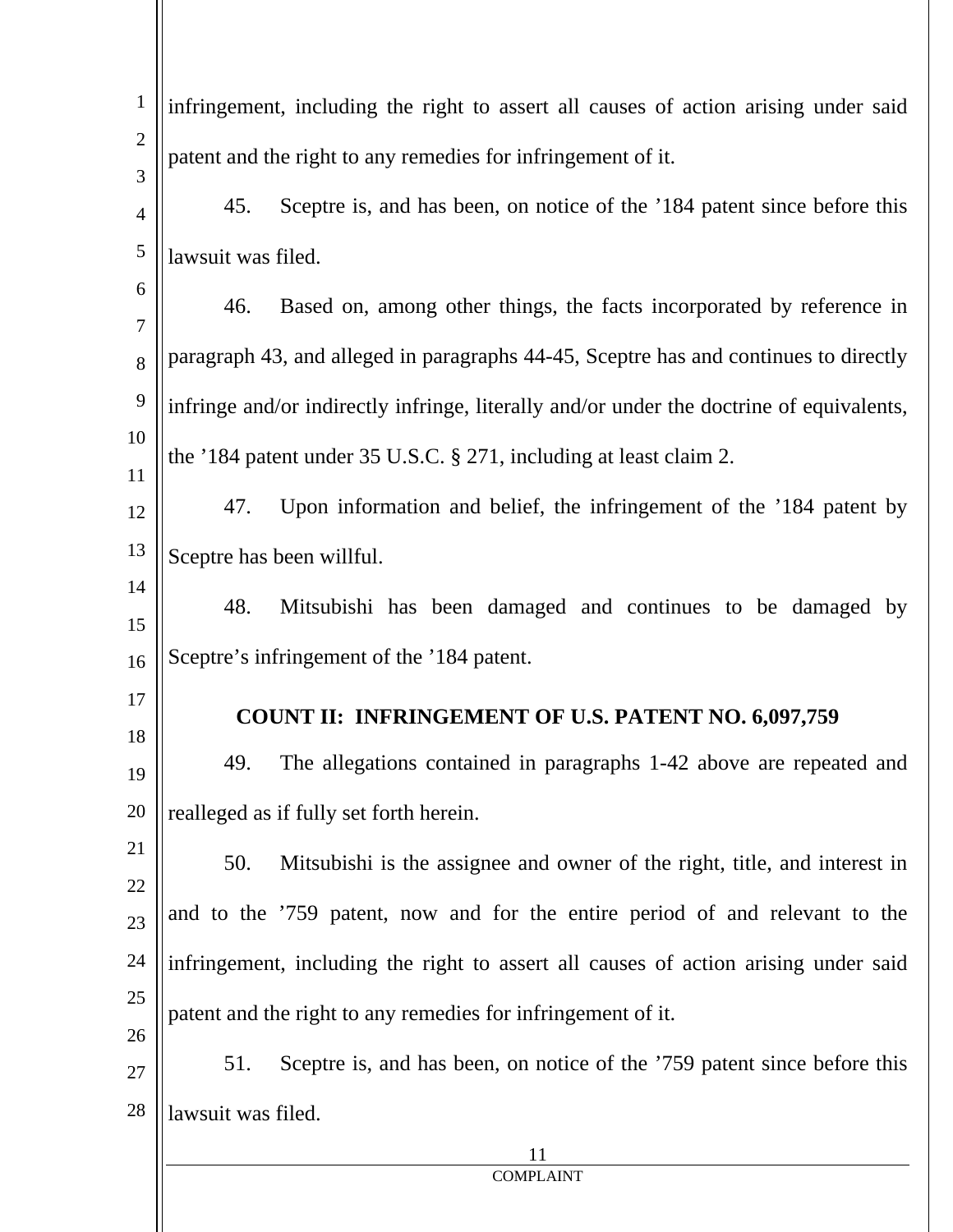| $\mathbf{1}$        | Based on, among other things, the facts incorporated by reference in<br>52.              |
|---------------------|------------------------------------------------------------------------------------------|
| $\overline{2}$<br>3 | paragraph 49, and alleged in paragraphs 50-51, Sceptre has and continues to directly     |
| $\overline{4}$      | infringe and/or indirectly infringe, literally and/or under the doctrine of equivalents, |
| 5                   | the '759 patent under 35 U.S.C. § 271, including at least claims 4, 5, and 6.            |
| 6<br>$\tau$         | Upon information and belief, the infringement of the '759 patent by<br>53.               |
| 8                   | Sceptre has been willful.                                                                |
| 9                   | Mitsubishi has been damaged and continues to be damaged by<br>54.                        |
| 10<br>11            | Sceptre's infringement of the '759 patent.                                               |
| 12                  | <b>COUNT III: INFRINGEMENT OF U.S. PATENT NO. 5,606,539</b>                              |
| 13                  | 55.<br>The allegations contained in paragraphs 1-42 above are repeated and               |
| 14<br>15            | realleged as if fully set forth herein.                                                  |
| 16                  | Philips is the assignee and owner of the right, title, and interest in and<br>56.        |
| 17<br>18            | to the '539 patent, now and for the entire period of and relevant to the infringement,   |
| 19                  | including the right to assert all causes of action arising under said patent and the     |
| 20                  | right to any remedies for infringement of it.                                            |
| 21<br>22            | Sceptre is, and has been, on notice of the '539 patent since before this<br>57.          |
| 23                  | lawsuit was filed.                                                                       |
| 24                  | Based on, among other things, the facts incorporated by reference in<br>58.              |
| 25<br>26            | paragraph 55, and alleged in paragraphs 56-57, Sceptre has and continues to directly     |
| 27                  | infringe and/or indirectly infringe, literally and/or under the doctrine of equivalents, |
| 28                  | the '539 patent under 35 U.S.C. $\S 271$ , including at least claims 23, 24, 25, and 28. |
|                     | 12<br><b>COMPLAINT</b>                                                                   |
|                     |                                                                                          |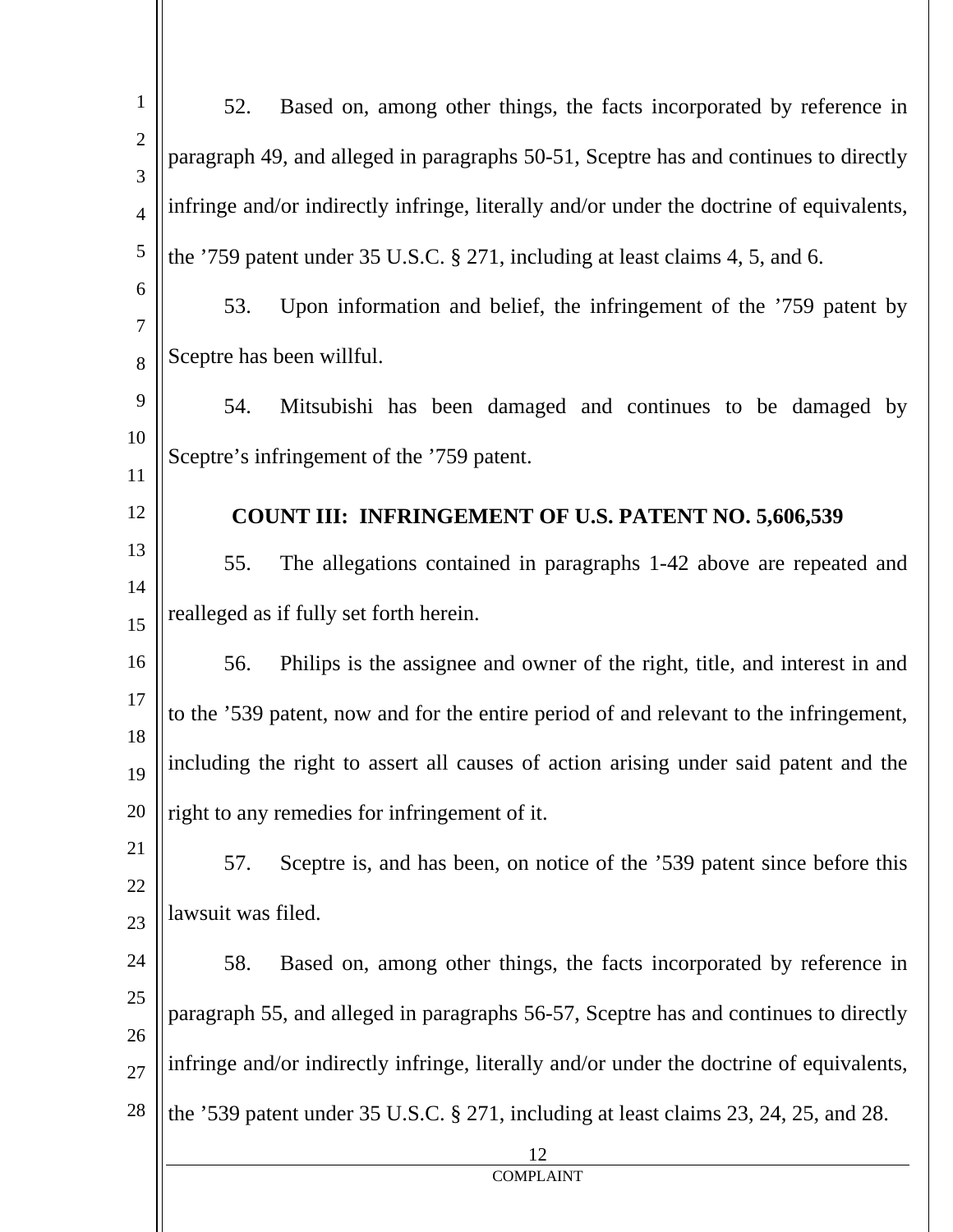| $\mathbf{1}$   |                                                                               |                                                                                          |  |
|----------------|-------------------------------------------------------------------------------|------------------------------------------------------------------------------------------|--|
| $\sqrt{2}$     | 59.                                                                           | Upon information and belief, the infringement of the '539 patent by                      |  |
| 3              | Sceptre has been willful.                                                     |                                                                                          |  |
| $\overline{4}$ | 60.                                                                           | Philips has been damaged and continues to be damaged by Sceptre's                        |  |
| $\mathfrak s$  | infringement of the '539 patent.                                              |                                                                                          |  |
| 6              | <b>COUNT IV: INFRINGEMENT OF U.S. PATENT NO. 5,459,789</b>                    |                                                                                          |  |
| $\tau$         |                                                                               |                                                                                          |  |
| $8\,$          | 61.                                                                           | The allegations contained in paragraphs 1-42 above are repeated and                      |  |
| 9              |                                                                               | realleged as if fully set forth herein.                                                  |  |
| 10             | Thomson is the assignee and owner of the right, title, and interest in<br>62. |                                                                                          |  |
| 11             |                                                                               |                                                                                          |  |
| 12             |                                                                               | and to the '789 patent, now and for the entire period of and relevant to the             |  |
| 13             |                                                                               | infringement, including the right to assert all causes of action arising under said      |  |
| 14<br>15       | patent and the right to any remedies for infringement of it.                  |                                                                                          |  |
| 16             | 63.                                                                           | Sceptre is, and has been, on notice of the '789 patent since before this                 |  |
| 17             | lawsuit was filed.                                                            |                                                                                          |  |
| 18             |                                                                               |                                                                                          |  |
| 19             | 64.                                                                           | Based on, among other things, the facts incorporated by reference in                     |  |
| 20             |                                                                               | paragraph 61, and alleged in paragraphs 62-63, Sceptre has and continues to directly     |  |
| 21             |                                                                               | infringe and/or indirectly infringe, literally and/or under the doctrine of equivalents, |  |
| 22<br>23       | the '789 patent under 35 U.S.C. § 271, including at least claims 1 and 2.     |                                                                                          |  |
| 24             | 65.                                                                           | Upon information and belief, the infringement of the '789 patent by                      |  |
| 25             |                                                                               | Sceptre has been willful.                                                                |  |
| 26<br>27       | 66.                                                                           | Thomson has been damaged and continues to be damaged by Sceptre's                        |  |
| 28             |                                                                               | infringement of the '789 patent.                                                         |  |
|                | 13                                                                            |                                                                                          |  |
|                |                                                                               | <b>COMPLAINT</b>                                                                         |  |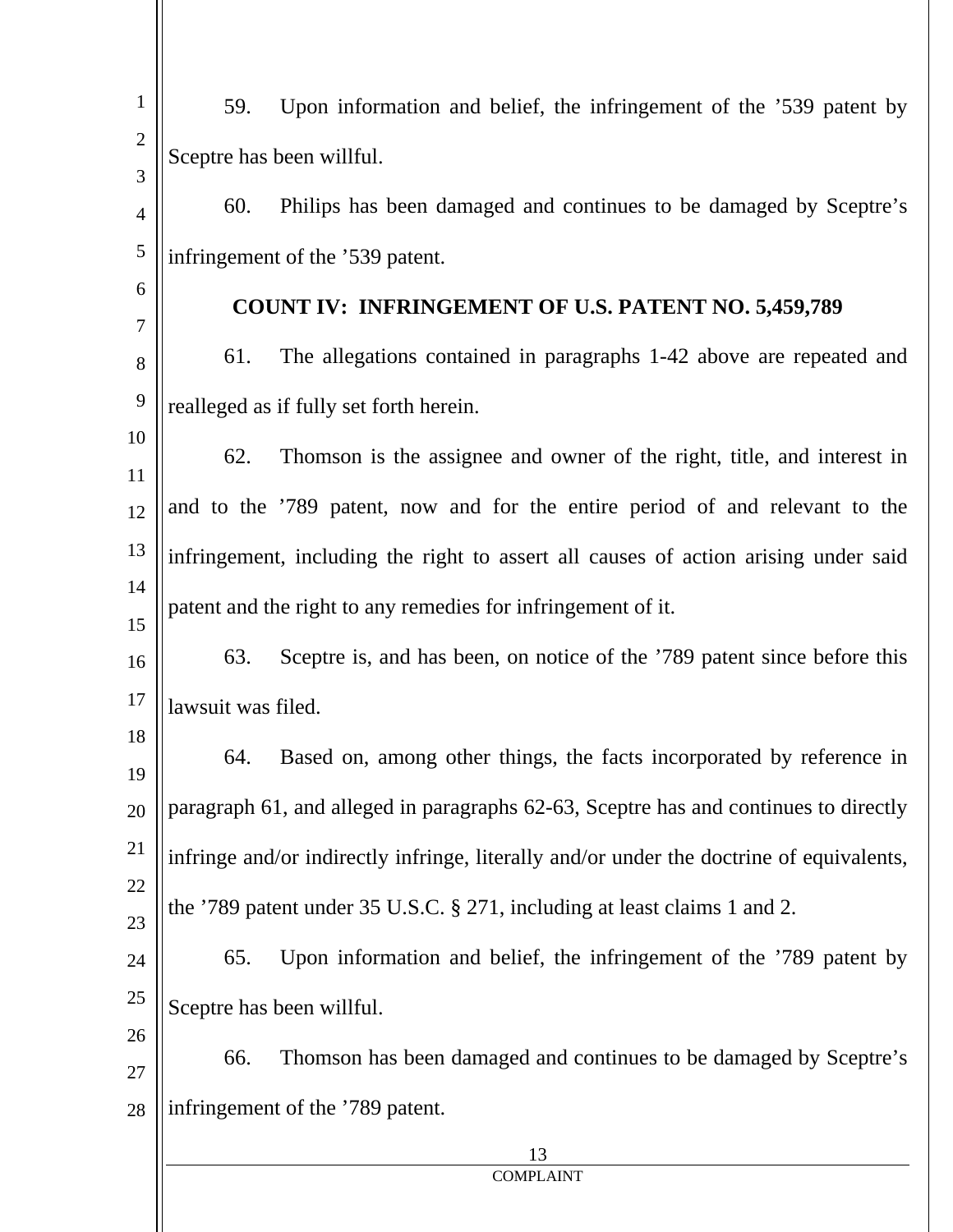| $\mathbf{1}$        |                                                                                          | <b>COUNT V: INFRINGEMENT OF U.S. PATENT NO. 5,491,516</b>                            |
|---------------------|------------------------------------------------------------------------------------------|--------------------------------------------------------------------------------------|
| $\overline{2}$      | 67.                                                                                      | The allegations contained in paragraphs 1-42 above are repeated and                  |
| 3<br>$\overline{4}$ | realleged as if fully set forth herein.                                                  |                                                                                      |
| 5                   | 68.                                                                                      | GE is the assignee and owner of the right, title, and interest in and to             |
| 6                   | the '516 patent, now and for the entire period of and relevant to the infringement,      |                                                                                      |
| 7<br>8              | including the right to assert all causes of action arising under said patent and the     |                                                                                      |
| 9                   | right to any remedies for infringement of it.                                            |                                                                                      |
| 10                  | 69.                                                                                      | Sceptre is, and has been, on notice of the '516 patent since before this             |
| 11<br>12            | lawsuit was filed.                                                                       |                                                                                      |
| 13                  | 70.                                                                                      | Based on, among other things, the facts incorporated by reference in                 |
| 14                  | paragraph 67, and alleged in paragraphs 68-69, Sceptre has and continues to directly     |                                                                                      |
| 15<br>16            | infringe and/or indirectly infringe, literally and/or under the doctrine of equivalents, |                                                                                      |
| 17                  |                                                                                          | the '516 patent under 35 U.S.C. $\S 271$ , including at least claims 1, 2, 3, and 4. |
| 18<br>19            | 71.                                                                                      | Upon information and belief, the infringement of the '516 patent by                  |
| 20                  | Sceptre has been willful.                                                                |                                                                                      |
| 21                  | 72.                                                                                      | GE has been damaged and continues to be damaged by Sceptre's                         |
| 22                  | infringement of the '516 patent.                                                         |                                                                                      |
| 23                  | <b>COUNT VI: INFRINGEMENT OF U.S. PATENT NO. 5,784,107</b>                               |                                                                                      |
| 24<br>25            |                                                                                          |                                                                                      |
| 26                  | 73.                                                                                      | The allegations contained in paragraphs 1-42 above are repeated and                  |
| 27                  | realleged as if fully set forth herein.                                                  |                                                                                      |
| 28                  |                                                                                          |                                                                                      |
|                     |                                                                                          | 14<br><b>COMPLAINT</b>                                                               |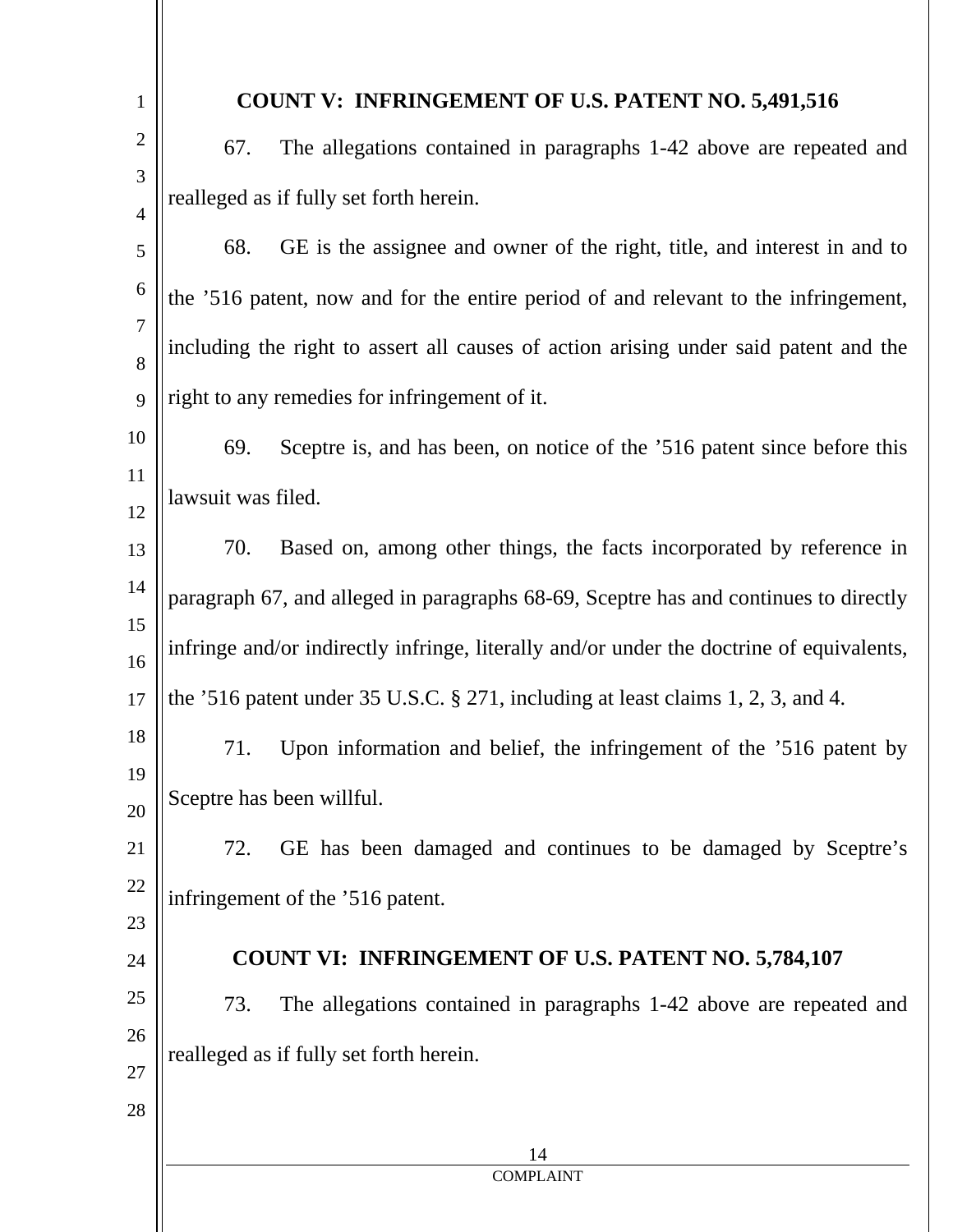| $\mathbf{1}$      | Panasonic is the assignee and owner of the right, title, and interest in<br>74.          |  |  |
|-------------------|------------------------------------------------------------------------------------------|--|--|
| $\mathbf{2}$<br>3 | and to the '107 patent, now and for the entire period of and relevant to the             |  |  |
| $\overline{4}$    | infringement, including the right to assert all causes of action arising under said      |  |  |
| $\sqrt{5}$        | patent and the right to any remedies for infringement of it.                             |  |  |
| 6<br>$\tau$       | 75.<br>Sceptre is, and has been, on notice of the '107 patent since before this          |  |  |
| 8                 | lawsuit was filed.                                                                       |  |  |
| 9                 | 76.<br>Based on, among other things, the facts incorporated by reference in              |  |  |
| 10<br>11          | paragraph 73, and alleged in paragraphs 74-75, Sceptre has and continues to directly     |  |  |
| 12                | infringe and/or indirectly infringe, literally and/or under the doctrine of equivalents, |  |  |
| 13                | the '107 patent under 35 U.S.C. § 271, including at least claims 10 and 12.              |  |  |
| 14<br>15          | Upon information and belief, the infringement of the '107 patent by<br>77.               |  |  |
| 16                | Sceptre has been willful.                                                                |  |  |
| 17                | 78.<br>Panasonic has been damaged and continues to be damaged by Sceptre's               |  |  |
| 18<br>19          | infringement of the '107 patent.                                                         |  |  |
| 20                | <b>COUNT VII: INFRINGEMENT OF U.S. PATENT NO. 5,481,553</b>                              |  |  |
| 21<br>22          | The allegations contained in paragraphs 1-42 above are repeated and<br>79.               |  |  |
| 23                | realleged as if fully set forth herein.                                                  |  |  |
| 24                | Sony is the assignee and owner of the right, title, and interest in and to<br>80.        |  |  |
| 25<br>26          | the '553 patent, now and for the entire period of and relevant to the infringement,      |  |  |
| 27                | including the right to assert all causes of action arising under said patent and the     |  |  |
| 28                | right to any remedies for infringement of it.                                            |  |  |
|                   | 15<br><b>COMPLAINT</b>                                                                   |  |  |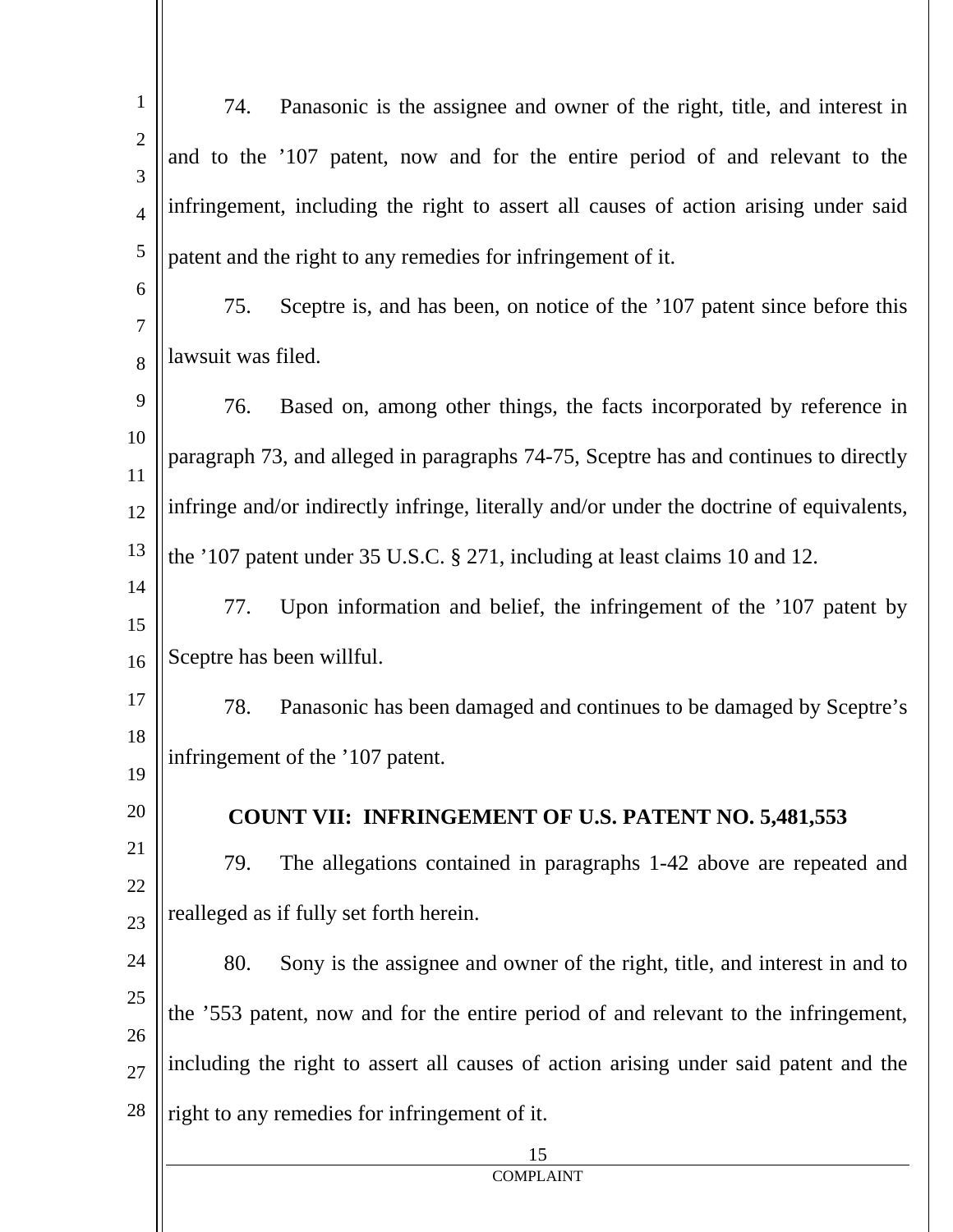| $\mathbf{1}$   | 81.                                                                                      | Sceptre is, and has been, on notice of the '553 patent since before this |  |
|----------------|------------------------------------------------------------------------------------------|--------------------------------------------------------------------------|--|
| $\overline{2}$ | lawsuit was filed.                                                                       |                                                                          |  |
| 3              | 82.                                                                                      | Based on, among other things, the facts incorporated by reference in     |  |
| $\overline{4}$ |                                                                                          |                                                                          |  |
| 5<br>6         | paragraph 79, and alleged in paragraphs 80-81, Sceptre has and continues to directly     |                                                                          |  |
| 7              | infringe and/or indirectly infringe, literally and/or under the doctrine of equivalents, |                                                                          |  |
| 8              | the '553 patent under 35 U.S.C. § 271, including at least claims 10, 12, 13, 14, 15,     |                                                                          |  |
| 9              | 17, 18, 34, and 35.                                                                      |                                                                          |  |
| 10<br>11       | 83.                                                                                      | Upon information and belief, the infringement of the '553 patent by      |  |
| 12             | Sceptre has been willful.                                                                |                                                                          |  |
| 13             | 84.                                                                                      | Sony has been damaged and continues to be damaged by Sceptre's           |  |
| 14<br>15       | infringement of the '553 patent.                                                         |                                                                          |  |
| 16             | <b>EXCEPTIONAL CASE</b>                                                                  |                                                                          |  |
| 17             | 85.                                                                                      | The allegations contained in paragraphs 1-84 above are repeated and      |  |
| 18<br>19       | realleged as if fully set forth herein.                                                  |                                                                          |  |
| 20             | 86.                                                                                      | Based on, among other things, the facts alleged in paragraphs 1-84,      |  |
| 21<br>22       | including Sceptre's intentional use of the MPEG-2 Standard, Sceptre's knowledge          |                                                                          |  |
| 23             | of its infringement and its downstream parties' infringement, and Sceptre's              |                                                                          |  |
| 24             | continued direct and/or indirect infringement, this case is exceptional under 35         |                                                                          |  |
| 25             | U.S.C. § 285, and Plaintiffs are entitled to their reasonable costs and expenses of      |                                                                          |  |
| 26             |                                                                                          |                                                                          |  |
| 27             | litigation.                                                                              |                                                                          |  |
| 28             |                                                                                          |                                                                          |  |
|                |                                                                                          | 16                                                                       |  |
|                | <b>COMPLAINT</b>                                                                         |                                                                          |  |
|                |                                                                                          |                                                                          |  |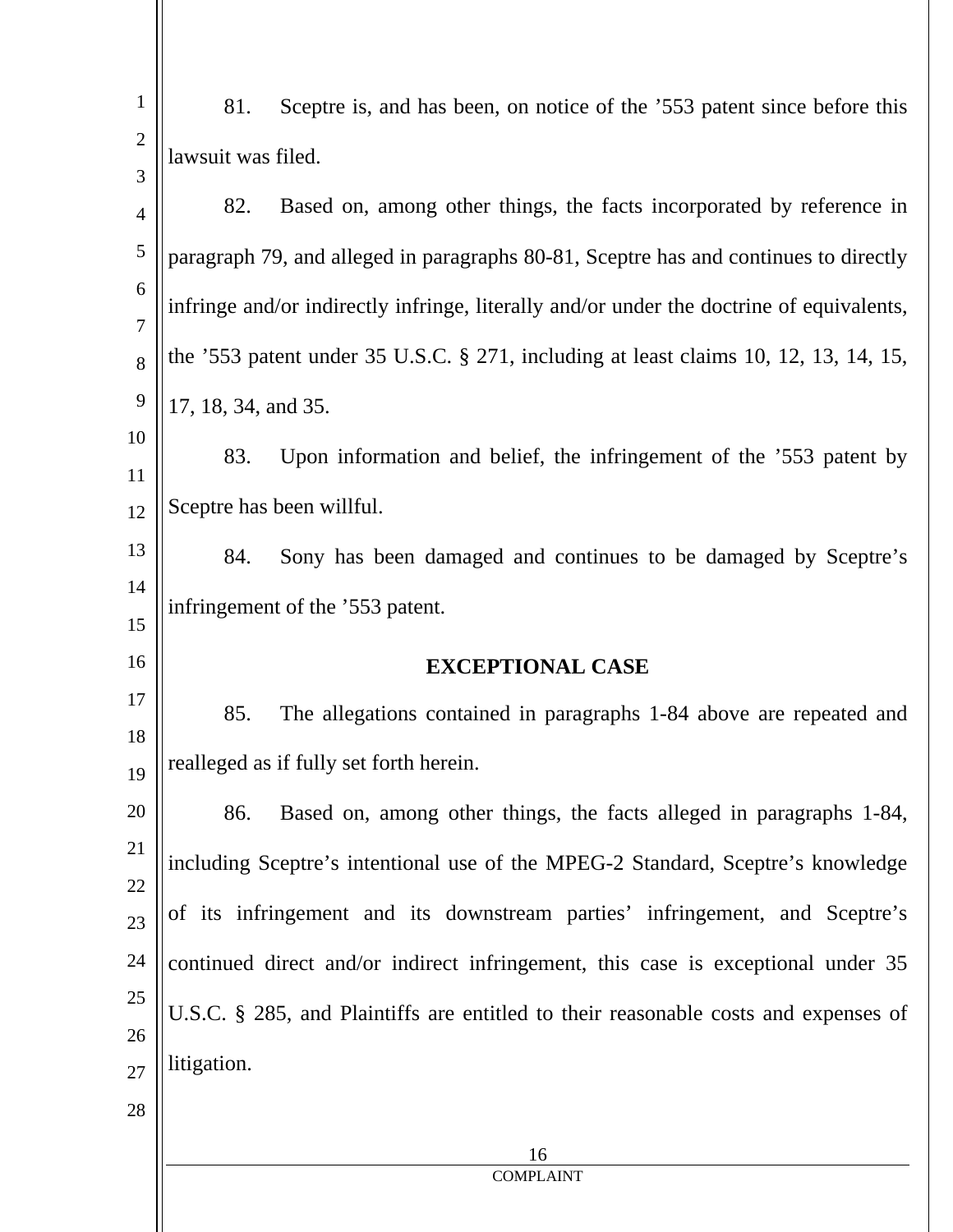| $\mathbf{1}$   |                                                                                                                                                                                                                                                   |                                                                                                                                    |  |  |
|----------------|---------------------------------------------------------------------------------------------------------------------------------------------------------------------------------------------------------------------------------------------------|------------------------------------------------------------------------------------------------------------------------------------|--|--|
| $\mathfrak{2}$ |                                                                                                                                                                                                                                                   | <b>REQUEST FOR RELIEF</b>                                                                                                          |  |  |
| 3              |                                                                                                                                                                                                                                                   | WHEREFORE, Plaintiffs respectfully request that the Court enter a                                                                  |  |  |
| $\overline{4}$ | judgment:                                                                                                                                                                                                                                         |                                                                                                                                    |  |  |
| 5              |                                                                                                                                                                                                                                                   |                                                                                                                                    |  |  |
| 6              | А.                                                                                                                                                                                                                                                | Declaring that Sceptre has infringed U.S. Patent Nos. 7,376,184,<br>6,097,759, 5,606,539, 5,459,789, 5,491,516, 5,784,107, and     |  |  |
| $\overline{7}$ |                                                                                                                                                                                                                                                   | 5,481,553;                                                                                                                         |  |  |
| 8              | <b>B.</b>                                                                                                                                                                                                                                         | Awarding Plaintiffs damages adequate to compensate for                                                                             |  |  |
| 9              | Sceptre's infringing activities, including supplemental damages<br>for any post-verdict infringement up until entry of the final<br>judgment with an accounting as needed, together with<br>prejudgment and post-judgment interest on the damages |                                                                                                                                    |  |  |
| 10<br>11       |                                                                                                                                                                                                                                                   |                                                                                                                                    |  |  |
| 12             |                                                                                                                                                                                                                                                   | awarded; all of these damages to be enhanced in an amount up to<br>treble the amount of compensatory damages as justified under 35 |  |  |
| 13             |                                                                                                                                                                                                                                                   | U.S.C. § 284;                                                                                                                      |  |  |
| 14             | C.                                                                                                                                                                                                                                                | Declaring that this case is exceptional under 35 U.S.C. § 285 and                                                                  |  |  |
| 15             | awarding Plaintiffs their reasonable costs and expenses of<br>litigation, including attorneys' and experts' fees; and<br>Awarding Plaintiffs such other and further relief as the Court<br>D.<br>may deem just and proper.                        |                                                                                                                                    |  |  |
| 16<br>17       |                                                                                                                                                                                                                                                   |                                                                                                                                    |  |  |
| 18             |                                                                                                                                                                                                                                                   |                                                                                                                                    |  |  |
| 19             |                                                                                                                                                                                                                                                   |                                                                                                                                    |  |  |
| 20             |                                                                                                                                                                                                                                                   |                                                                                                                                    |  |  |
| 21             |                                                                                                                                                                                                                                                   |                                                                                                                                    |  |  |
| 22             |                                                                                                                                                                                                                                                   |                                                                                                                                    |  |  |
| 23             |                                                                                                                                                                                                                                                   |                                                                                                                                    |  |  |
| 24<br>25       |                                                                                                                                                                                                                                                   |                                                                                                                                    |  |  |
| 26             |                                                                                                                                                                                                                                                   |                                                                                                                                    |  |  |
| 27             |                                                                                                                                                                                                                                                   |                                                                                                                                    |  |  |
| 28             |                                                                                                                                                                                                                                                   |                                                                                                                                    |  |  |
|                | 17                                                                                                                                                                                                                                                |                                                                                                                                    |  |  |